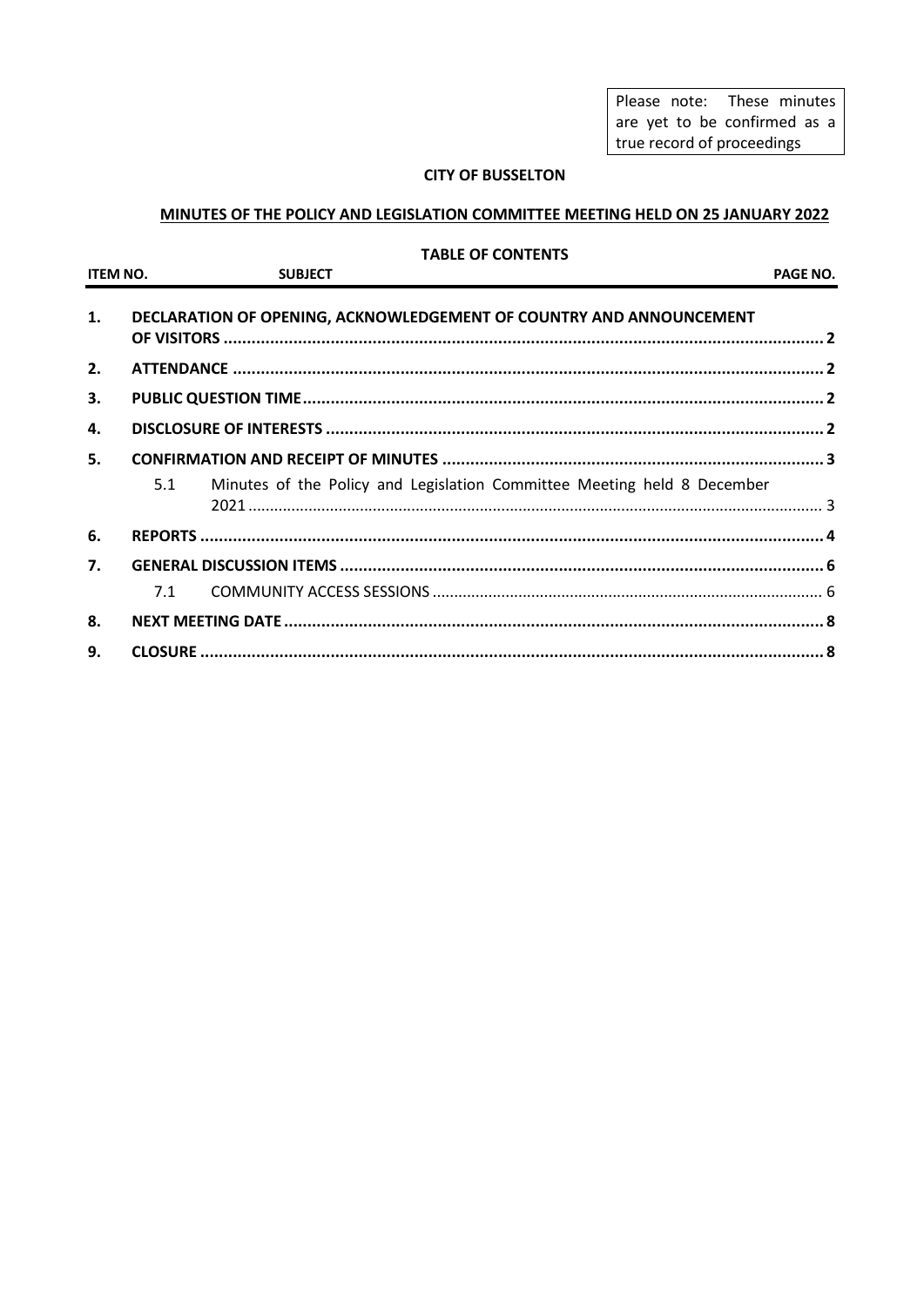# **MINUTES**

## **MINUTES OF POLICY AND LEGISLATION COMMITTEE HELD IN COMMITTEE ROOM, ADMINISTRATION BUILDING, SOUTHERN DRIVE, BUSSELTON, ON 25 JANUARY 2022 AT 10.15AM.**

### <span id="page-1-0"></span>**1. DECLARATION OF OPENING, ACKNOWLEDGEMENT OF COUNTRY AND ANNOUNCEMENT OF VISITORS**

The Presiding Member opened the meeting at 10.16am.

The Presiding Member noted the meeting is held on the lands of the Wadandi people and acknowledged them as Traditional Owners, paying respect to their Elders, past and present, and Aboriginal Elders of other communities who may be present.

#### <span id="page-1-1"></span>**2. ATTENDANCE**

Presiding Member: Members:

Cr Ross Paine **Cr Anne Ryan** 

Cr Kate Cox Cr Phill Cronin Cr Jodie Richards

#### Officers:

Ms Sarah Pierson, A/Director, Finance and Corporate Services Mrs Emma Heys, Governance Coordinator

Public:

1

Apologies:

Cr Ryan (from 10.45am)

## <span id="page-1-2"></span>**3. PUBLIC QUESTION TIME**

Nil

#### <span id="page-1-3"></span>**4. DISCLOSURE OF INTERESTS**

Nil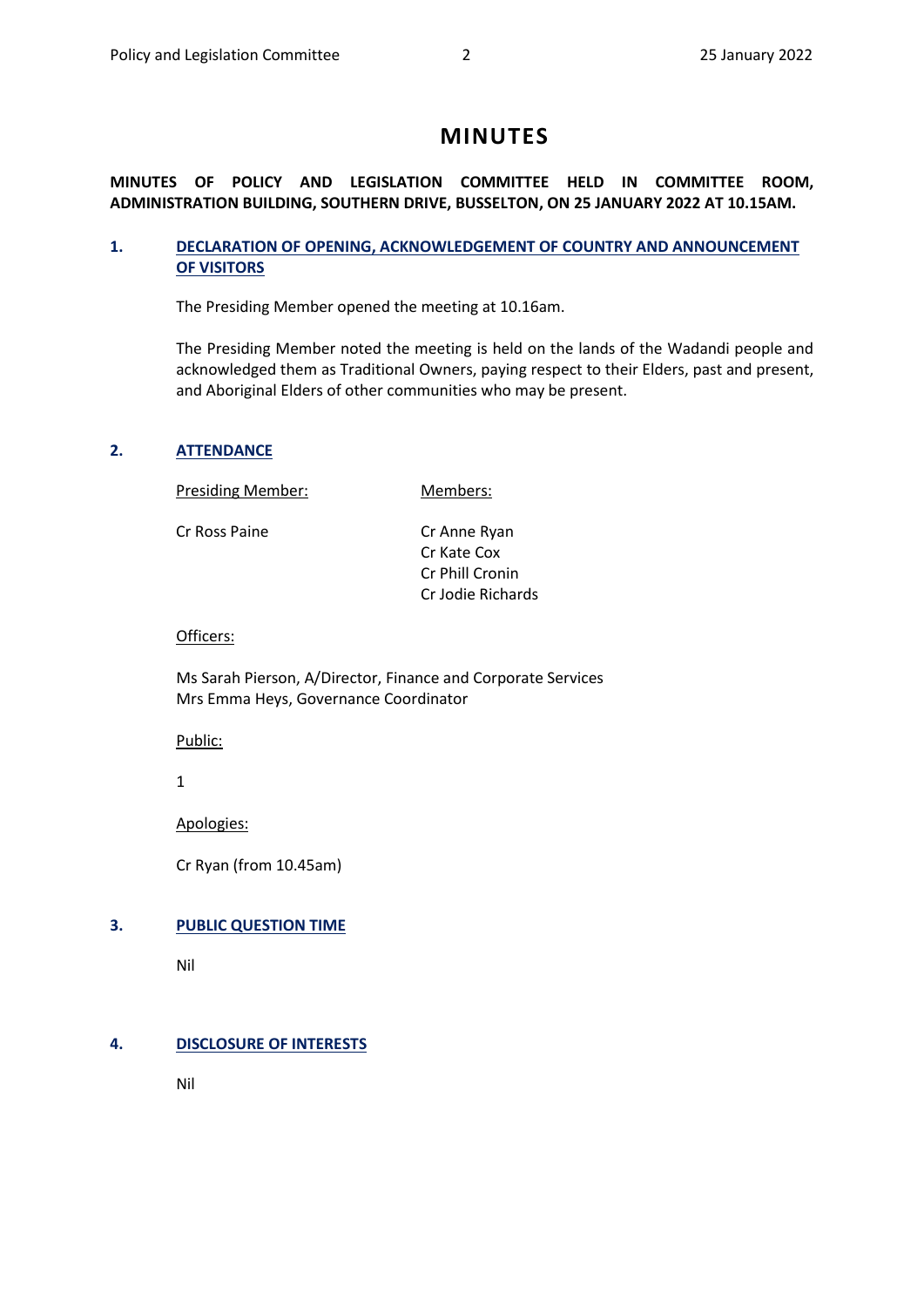### <span id="page-2-0"></span>**5. CONFIRMATION AND RECEIPT OF MINUTES**

# <span id="page-2-1"></span>5.1 Minutes of the Policy and Legislation Committee Meeting held 8 December 2021

### **COMMITTEE DECISION**

**PL2201/435** Moved Councillor K Cox, seconded Councillor P Cronin

**That the Minutes of the Policy and Legislation Committee Meeting held 8 December 2021 be confirmed as a true and correct record.**

**CARRIED 5/0**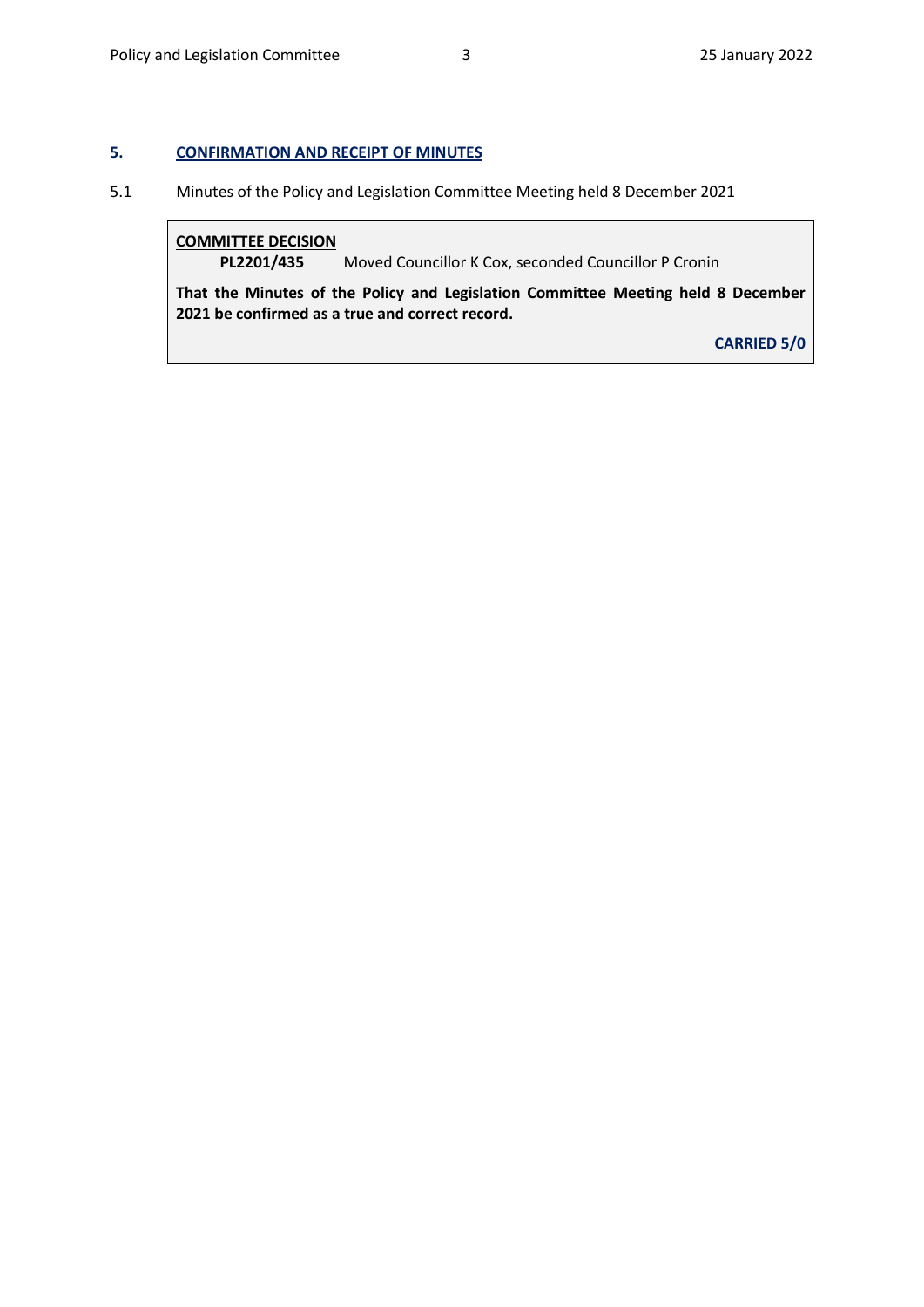# <span id="page-3-0"></span>**6. REPORTS**

Nil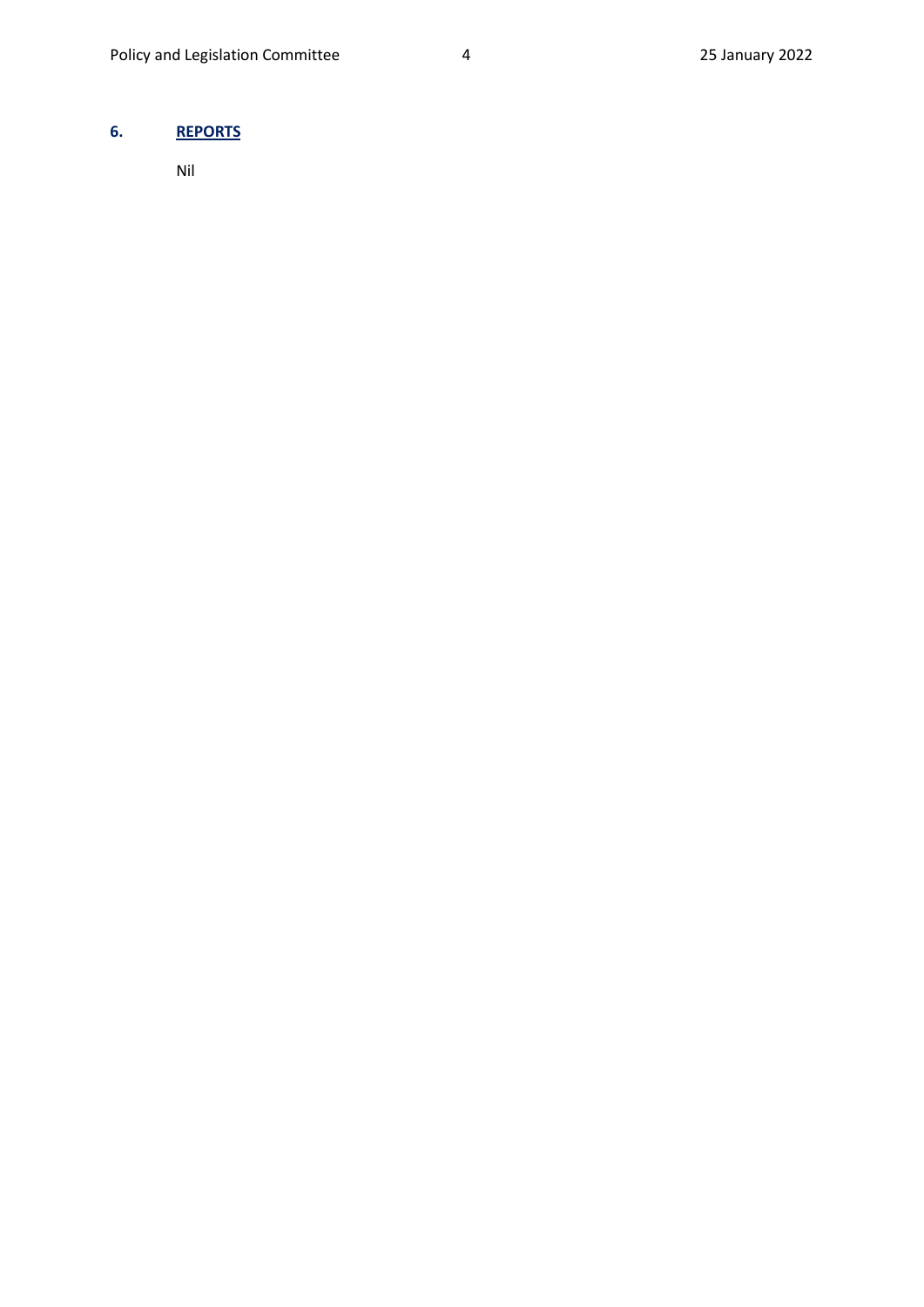10.40am At this time, Cr Ryan left the meeting.

10.40am At this time, a motion was moved to adjourned for a 5 minute recess.

# **COMMITTEE DECISION**

**PL2201/436** Moved Councillor P Cronin, seconded Councillor K Cox

**That the meeting be adjourned for a 5 minute recess.**

**CARRIED 4/0**

10.45am At this time, Cr Paine reopened the meeting.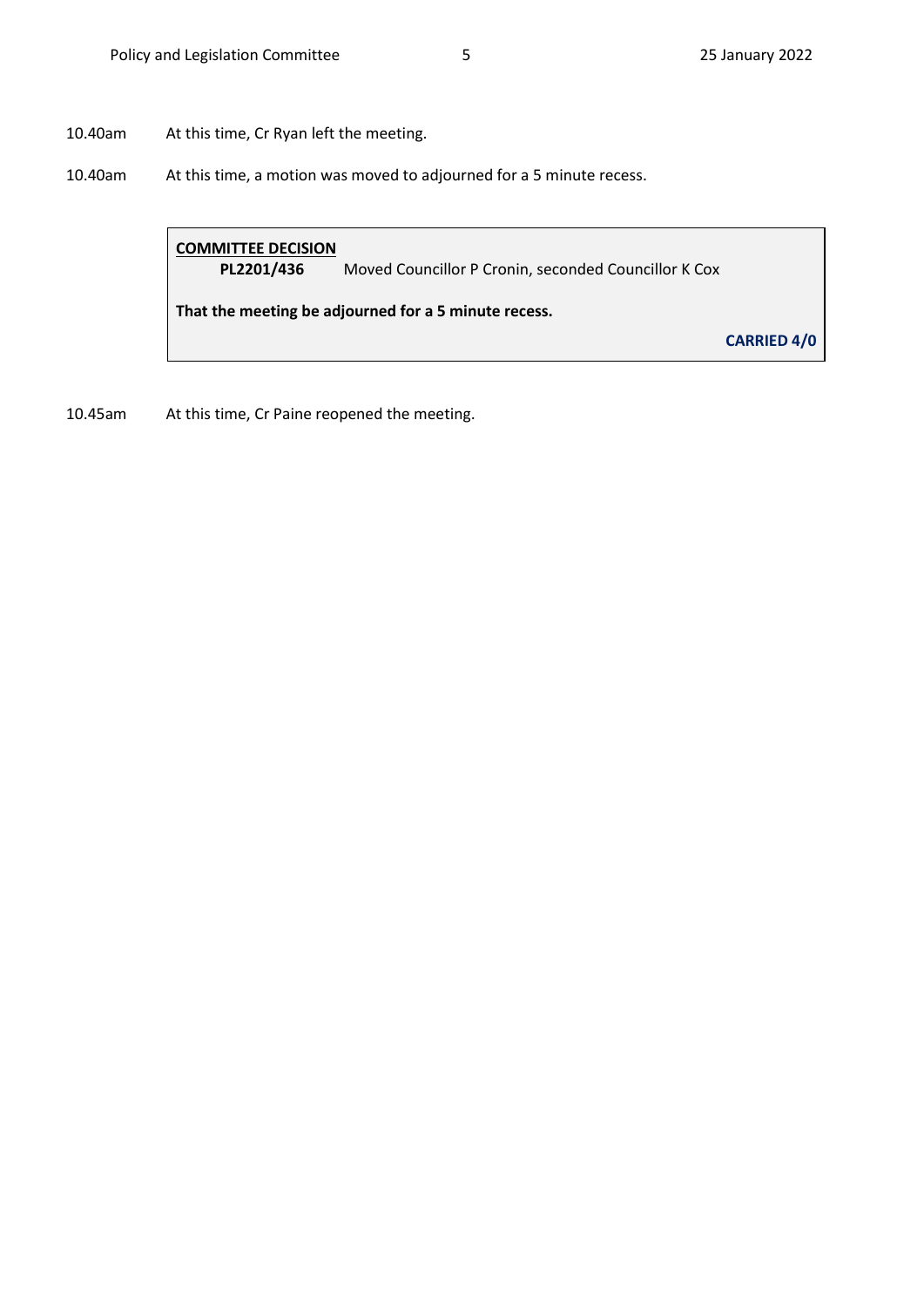#### <span id="page-5-0"></span>**7. GENERAL DISCUSSION ITEMS**

#### <span id="page-5-1"></span>7.1 COMMUNITY ACCESS SESSIONS

#### **COMMITTEE DECISION**

**PL2201/437** Moved Councillor K Cox, seconded Councillor P Cronin

**That the Committee request the CEO to develop a policy in accordance with the outcomes of the discussion item.**

**CARRIED 4/0**

#### **OFFICER RECOMMENDATION**

That the Committee request the CEO to develop a policy in accordance with the outcomes of the discussion item.

#### **BACKGROUND**

With recent requests received from members of the public Councillors had indicated a preference for Community Access Session to be recorded (audio only) and a link to the recording added to the City's website.

Accordingly officers presented an amended Council policy: Recording and Livestreaming of Council Meetings and Community Access Sessions to the Policy and Legislation Committee at the meeting of 8 December 2021. The amendment incorporated suggested provisions around the audio recording of Community Access Sessions and the time that recordings of Council Meetings were to be made publicly available.

The Committee resolved not to adopt the proposed amended policy and instead to further consider the parameters and guidelines for Community Access Sessions prior to deciding on the recording; and for the CEO bring information forward as a general discussion item at a future Policy and Legislation Committee meeting.

The City has a current policy - Meetings Information Sessions and Decision-making Processes - which touches on Community Access Sessions. It is proposed that this policy is updated dependent on discussions and Committee direction.

#### **OFFICER COMMENT**

The City utilises a range of mechanisms to ensure Councillors can make informed decisions including workshops, agenda briefing sessions, briefing sessions, and Community Access Sessions (CAS), in addition to its formal Council and committee meetings.

The purpose of CAS specifically is to provide an informal opportunity for the public to present to, or ask questions of Council. It is not a forum for debate and decisions are not made at CAS. Statements made at CAS should also not be relied upon as being a position of Council. Councillors and officers do not generally have notice of the matters to be raised and the public need to be aware that information given at CAS should not be relied upon without verification.

With Council's strategic direction to facilitate increased community engagement, interest in attending CAS and Ordinary Meetings of Council, particularly for Public Question Time, has increased in recent months. Officers recommend that prior to considering whether the recording of CAS is appropriate, Council should adopt a policy position that outlines the purpose, principles and management of CAS.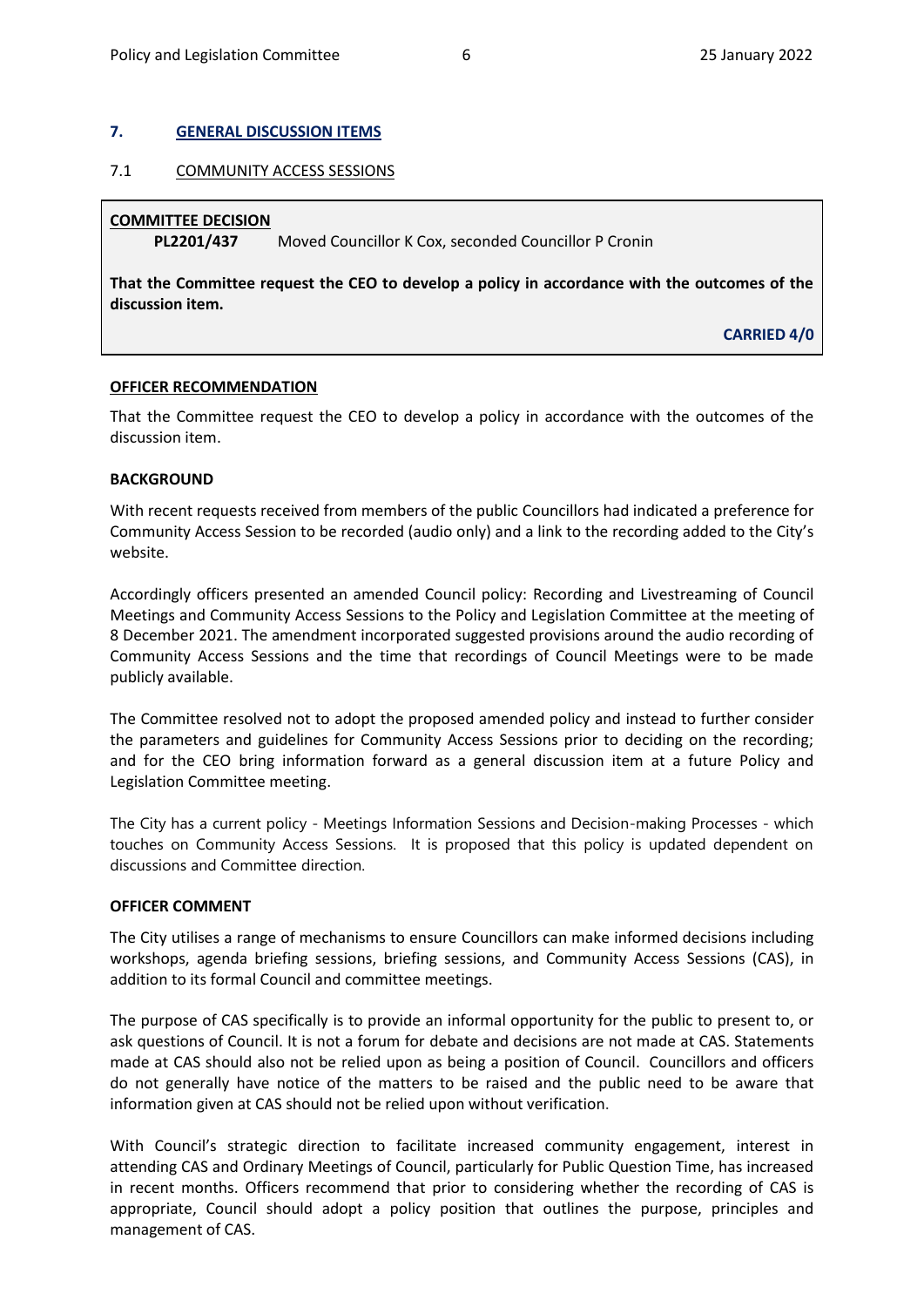CAS currently provides opportunity for general exchange of information and new ideas between Council and members of the public. CAS also provides an opportunity for community members with an interest in a matter before Council and who do not qualify as a party with an interest under the City's Standing Orders to present to Council.

Officers suggest that further clarity could be provided around the differences between Ordinary Meetings of Council and CAS in this respect and an order of priority provided at CAS between general matters and matters before Council.

While CAS do not involved debate or decision, it is important that they are conducted in a way that is consistent with the intent of the Local Government Act in relation to the conduct of business. A policy should also set out the framework for the conduct of CAS.

A policy could include the following:

- *The City's Standing Orders will be followed, with all matters directed through the Presiding Member.*
- *There will be no debate on any matter;*
- *No decisions will be made at a CAS and no reliance on statements made as a decision;*
- *Community members wishing to speak to items that are listed on a Council Agenda are encouraged to use Public Question Time or Presentations by Parties with an Interest, if applicable, during an Ordinary Meeting of Council and will be heard after general matters at CAS;*
- *A record of issues raised at CAS will be kept by the City for a period of 12 months;*
- *When addressing Council at a Community Access Session, speakers must comply with relevant provisions of the City of Busselton Standing Orders Local Law and the City's Behaviour Protocols.*
- *Speakers must show respect at all times to Councillors and employees and must not make adverse reflections on the character or conduct of a Councillors or employee;*
- *The Presiding Member may request a speaker to refrain from any inappropriate behaviour and to withdraw inappropriate comments. Where a speaker fails to comply, the Presiding Member may immediately require the person to stop speaking and further to leave the CAS.*
- *The Presiding Member may refuse further requests from that person to speak at Community Access Session for such a period as the Presiding Member considers appropriate.*

Officers have reviewed several example policies from other local governments, and along with the Department Guideline and WALGA policies, these are provided to Committee members under separate cover, along with the current Meetings Information Sessions and Decisionmaking Processes Council policy and a suggested revision of that policy. This is provided as a starting point for discussions and not as a policy for Committee endorsement.